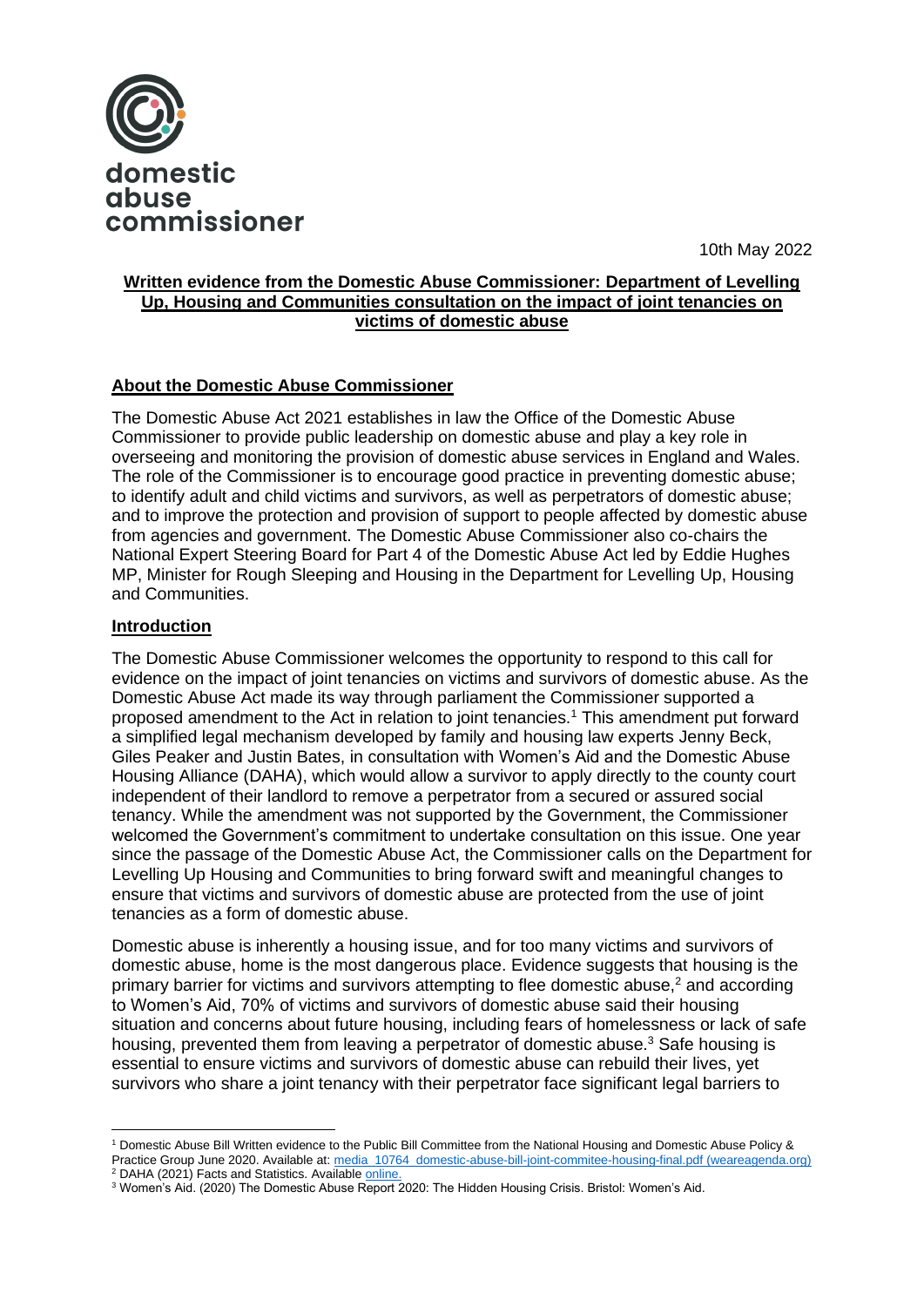staying safely in their home.<sup>4</sup> Introducing legal changes which empower survivors of domestic abuse to maintain their tenancy and their home will enable the Government to meaningfully achieve its ambitions set out in the Tackling Domestic Abuse Plan, of *"*bringing victims and survivors more security if the right option for them is remaining in their own home*" 5 .*

The Domestic Abuse Commissioner meets regularly with members from across the domestic abuse and housing sectors, including through the National Housing and Domestic Abuse Policy and Practice Group led by the Domestic Abuse Housing Alliance (DAHA). This evidence submission draws from the evidence provided to the Commissioner through this group, including from:

- Women's Aid Federation England, who carried out two focus group sessions with member services throughout March 2022 to gather insights and evidence from frontline specialist domestic abuse practitioners. They consulted a total of 23 specialist domestic abuse services, which are based in the following areas: Yorkshire; Birmingham; Staffordshire; Essex; Brighton; Kent; Luton; Greater London; Middlesbrough and Coventry.
- DAHA, which over the course of March 2022 held 4 focus group sessions with 55 of their regional group members, including a combination of local authority, privately registered social housing providers and specialist domestic abuse services across all regions of England.
- DAHA also provided an opportunity for regional group members unable to participate in the focus group sessions to share their views in response to a survey. DAHA received a total of 35 responses from housing providers, 54% privately registered social housing providers, 31% local authorities, 3% ALMOs, and 12% other types of housing organisations.

The Domestic Abuse Commissioner welcomes and supports the proposal of a simplified legal mechanism put forward by Women's Aid, Standing Together and the Domestic Abuse Housing Alliance (DAHA) who worked closely with legal experts, Giles Peaker, Justin Bates, and Jenny Beck during the progression of the Domestic Abuse Bill to develop this mechanism. The simplified legal mechanism allows for the transfer of a tenancy in the family court if a survivor of domestic abuse shares a joint secured or social tenancy with the perpetrator. The Commissioner would encourage DLUHC to consider the evidence submission and accompanying annexes provided by the National Housing and Domestic Abuse Policy and Practice Group which outline this mechanism in more detail.

## **Q16: Do perpetrators of domestic abuse use the threat of terminating a joint tenancy as a form of abuse? If they do, please provide additional information to support your answer**

The Domestic Abuse Commissioner has heard evidence of perpetrators using the threat of terminating, and even terminating, a joint tenancy as a form of abuse. Examples included perpetrators using Notice to Quit to terminate the tenancy without the survivor's consent or knowledge, then leaving. In these situations, the survivor is left not only homeless, but also burdened with the liability for and the legacy of arrears, damage, and anti-social behaviour (ASB), which make it exceedingly difficult to access alternative housing.

<sup>4</sup> Walker, S-J. and Hester, M. for the Domestic Abuse Housing Alliance. (2019) Policy Evidence Summary 4: Justice, housing and domestic abuse, the experiences of homeowners and private renters. Available *online* <sup>5</sup> *Tackling Domestic Abuse Plan – [CP 639 \(publishing.service.gov.uk\)](https://assets.publishing.service.gov.uk/government/uploads/system/uploads/attachment_data/file/1064427/E02735263_Tackling_Domestic_Abuse_CP_639_Accessible.pdf)*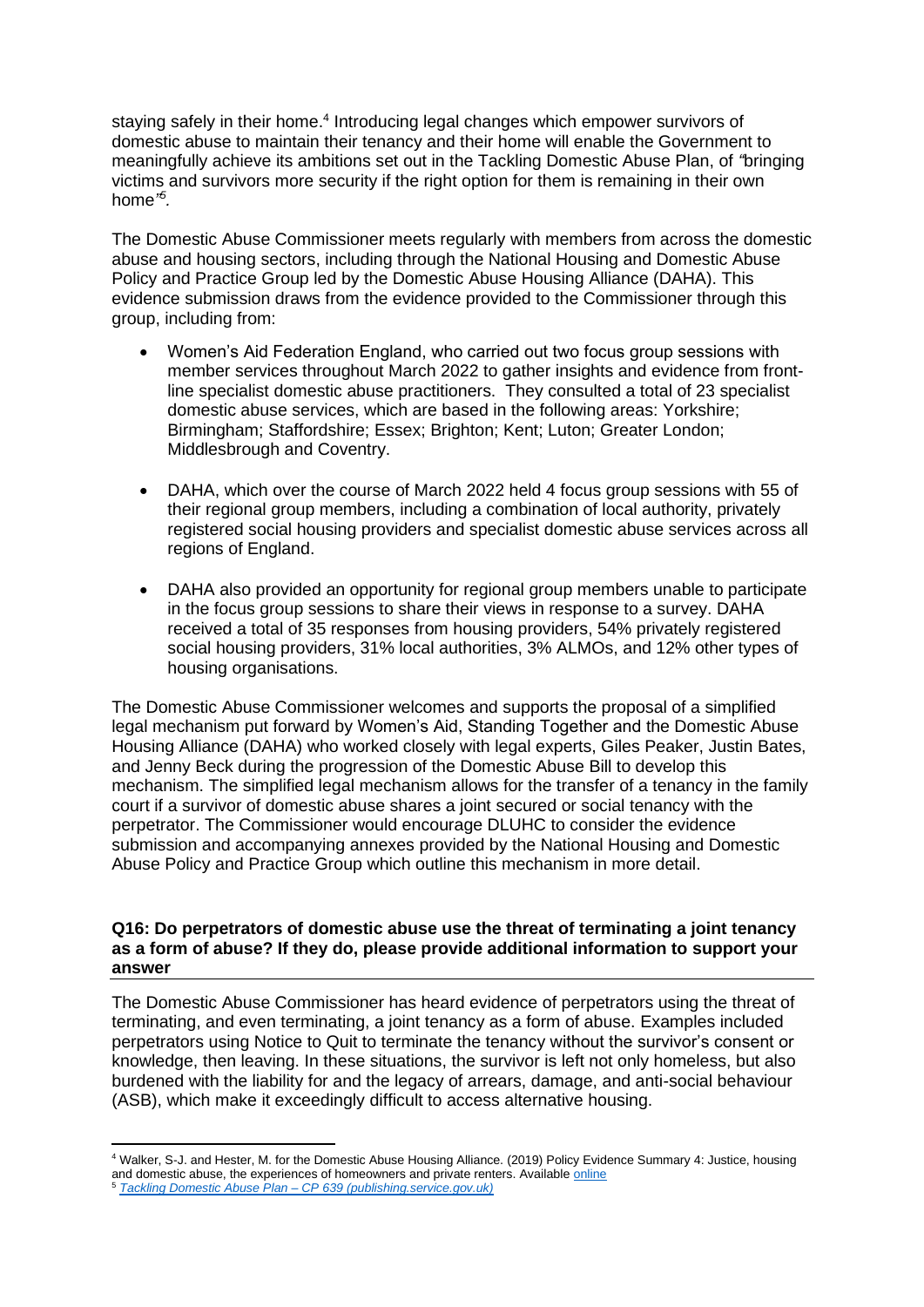Several housing providers also shared with DAHA cases where the perpetrator and survivor had been separated for several years with the perpetrator no longer living in the joint property, however the perpetrator had refused to remove their name from the tenancy agreement. The perpetrator used this as an opportunity to continue post-separation abuse, by threatening to reclaim their right to live in and access the victim's home, and threats to end the tenancy without the survivor's consent.

Housing providers and specialist domestic abuse services have also highlighted a range of other ways in which perpetrators will use a joint tenancy shared with a survivor as a form of abuse. In a survey conducted by DAHA for social housing providers, 82% of respondents said they were aware of perpetrators using a joint tenancy with a survivor as a form of abuse.

# **Perpetrators adding themselves as a joint tenant as a form of abuse**

DAHA has shared evidence with the Commissioner from their focus group sessions with local authority housing providers and privately registered social housing providers on the use of joint tenancies as a form of abuse. In focus groups, housing providers shared concerns that perpetrators have coerced survivors with sole tenancies to add the perpetrator to the tenancy agreement. Once the perpetrator has gained joint tenant status, it is then far more difficult for the housing provider or other partner agencies, to take action to remove the perpetrator from the property or the tenancy and support the survivor to put protective measures in place, such as changing the locks.

In one Domestic Homicide Review into the death of Eve, the victim had been coerced by the perpetrator into adding him to her sole social tenancy, enabling the perpetrator to use the joint tenancy as a form of economic abuse and coercive control. The DHR recommended improved housing policies and procedures to provide better support to tenants experiencing domestic abuse, including improvements to make sure a tenant is not being coerced when housing receives a request to convert a sole tenancy to a joint tenancy.<sup>6</sup>

Despite this recommendation, there is presently no requirement on housing providers to take any precautions to safeguard against situations where individuals may be coerced or manipulated into adding a partner or family member to their sole tenancy. Evidence from DAHA suggests that this results in significant disparities in safeguarding approaches. Housing providers who have a high level of awareness and knowledge around domestic abuse, such as those who have gone through the process of DAHA accreditation, may be more attuned to these issues and have preventative measures in place, and implement a range of responses to safeguard against perpetrators adding themselves as a joint tenant.

Some housing providers shared with DAHA that they take a 'zero tolerance approach', by not allowing any new tenants to be added to an existing sole tenancy, while other housing providers have put checks in place which includes methods such as requiring tenants to wait 12 months before adding a new tenant, interviewing the existing tenant in private and assessing whether there has been any coercion or manipulation, or doing checks on the prospective tenant, including whether they are a known perpetrator of domestic abuse or had previous tenancy issues. However, housing providers who take these additional steps to safeguarding survivors appear to be in the minority.

#### **The use of a joint tenancy as a form of economic abuse and coercive control**

Evidence suggests that where the perpetrator has successfully become a joint tenant, they can use this position as a form of abuse that goes beyond, and often starts before, the threat to terminate the tenancy shared with the survivor. Research shows clear links between antisocial behaviour, rent arrears, damage, and domestic abuse, where perpetrators use these

<sup>6</sup> Sandwell Metropolitan Borough Council, Domestic Homicide Review into the death of Eve. Published June 2019. [https://www.sandwell.gov.uk/info/200324/domestic\\_abuse/4326/domestic\\_homicide\\_review\\_-\\_published\\_11\\_june\\_2019](https://www.sandwell.gov.uk/info/200324/domestic_abuse/4326/domestic_homicide_review_-_published_11_june_2019)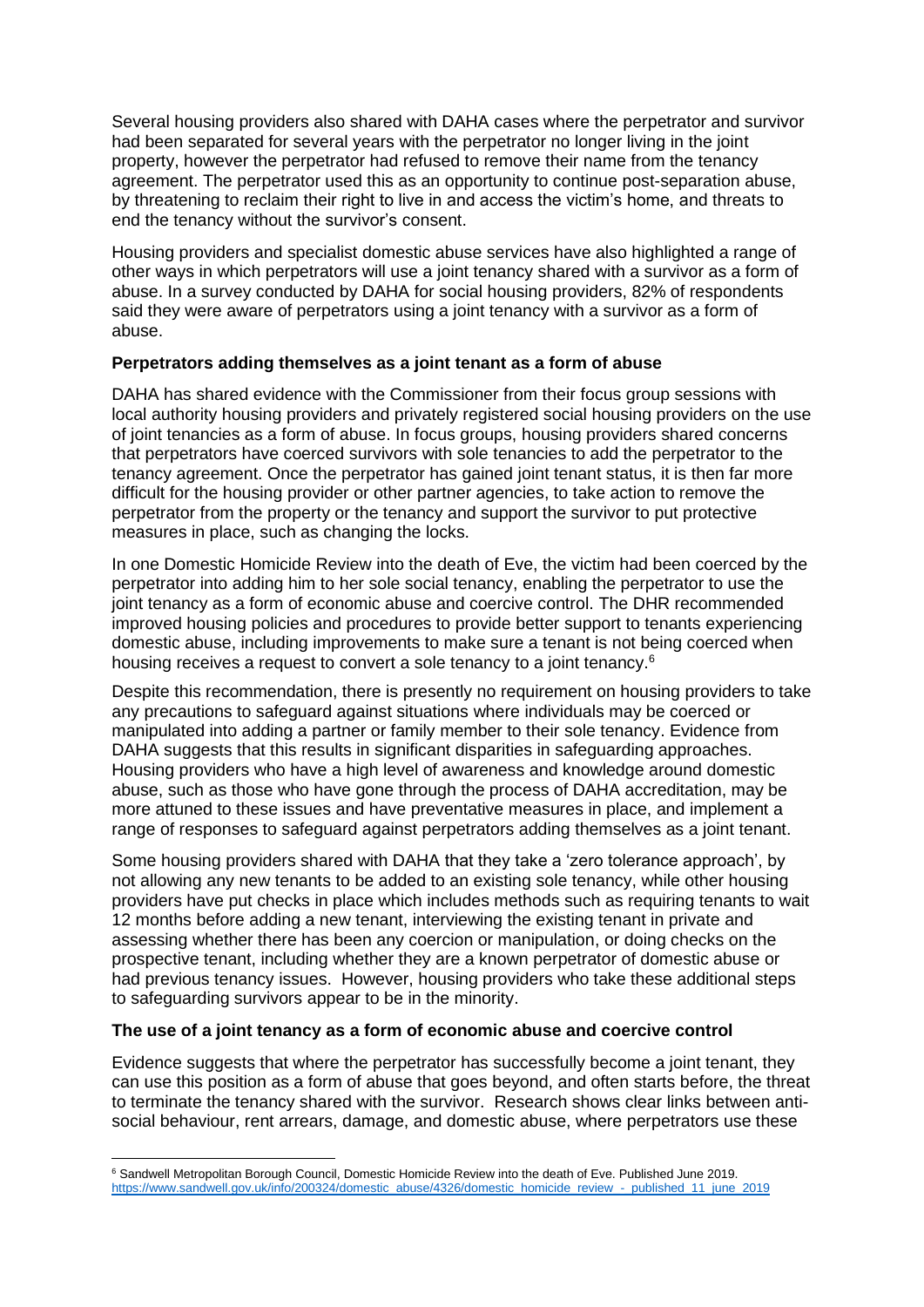behaviours as joint tenants with joint and several liability, threatening the victim/survivor's housing and financial security. These actions may not only lead to an end of their current tenancy, but also compromise a survivor's ability to secure future housing due to debt, financial insecurity, and damaged/strained credibility with landlords.

According to DAHA, there is a vast disparity between how different housing providers identify and link these issues to domestic abuse, the support they offer to survivors, and how they can hold perpetrators to account, particularly in the context of a joint tenancy where the victim and perpetrator share joint and several liability. Where housing providers have domestic abuse policies and procedures in place and staff who are trained to identify domestic abuse, they can offer some support, such as support with arrears, debt forgiveness and covering the cost of repairs. However, this is still at the discretion of the landlords, and some housing providers shared that by the point they are aware of the abuse and the need to address these issues, it can often be too late, with evictions (or other) legal proceedings underway.

# **Recommendations**

The Commissioner supports the following recommendations, put forward by the National Domestic Abuse and Housing Policy and Practice Group:

- 1. **The Department for Levelling Up, Housing and Communities (DLUHC) should ensure housing providers are equipped to identify and support survivors who share a joint tenancy with their abuser, including by:**
	- a. Amending the Social Housing White Paper to specify that housing providers' domestic abuse policies should include specific direction on supporting survivors who share a joint tenancy. This should include robust procedures to safeguard against perpetrators adding themselves as a joint tenant as a form of abuse against victims of domestic abuse and other potentially vulnerable tenants.
	- b. Commissioning a specialist domestic abuse service to develop a template policy on supporting survivors who share a joint tenancy, in consultation with social housing providers.
	- c. Commissioning a specialist domestic abuse service to provide training to social housing providers on how to effectively identify and safely respond to both victims and perpetrators of domestic abuse.
	- d. Conducting an audit on a routine basis to understand the extent to which social housing providers are developing and implementing policies on domestic abuse and how survivors with joint tenancies are being supported.
- 2. **These measures should be accompanied by necessary steps to simplify the legal options available to survivors**, as set out in response to the questions below.

## **Q17: Please provide your views on how effective the current means available to landlords to support victims in joint tenancies, as set out above, are.**

# **Ground 2A of Schedule 2 of the Housing Act 1985**

The consultation states that *'local authorities have powers to take action against any tenants who are perpetrators of domestic abuse, including where they are joint tenancies with their victims. For instance, they have the power to seek to evict the perpetrator under ground 2A of Schedule 2 of the Housing Act 1985'.* Evidence suggests however that such powers do not present an effective legal mechanism that supports survivors to remain safely within their home, with eviction of the perpetrator from a joint tenancy also dependent on the survivor becoming homeless and permanently leaving their home. Ground 2A of the Housing Act (HA) 1985 can only be used in circumstances where the survivor has already fled the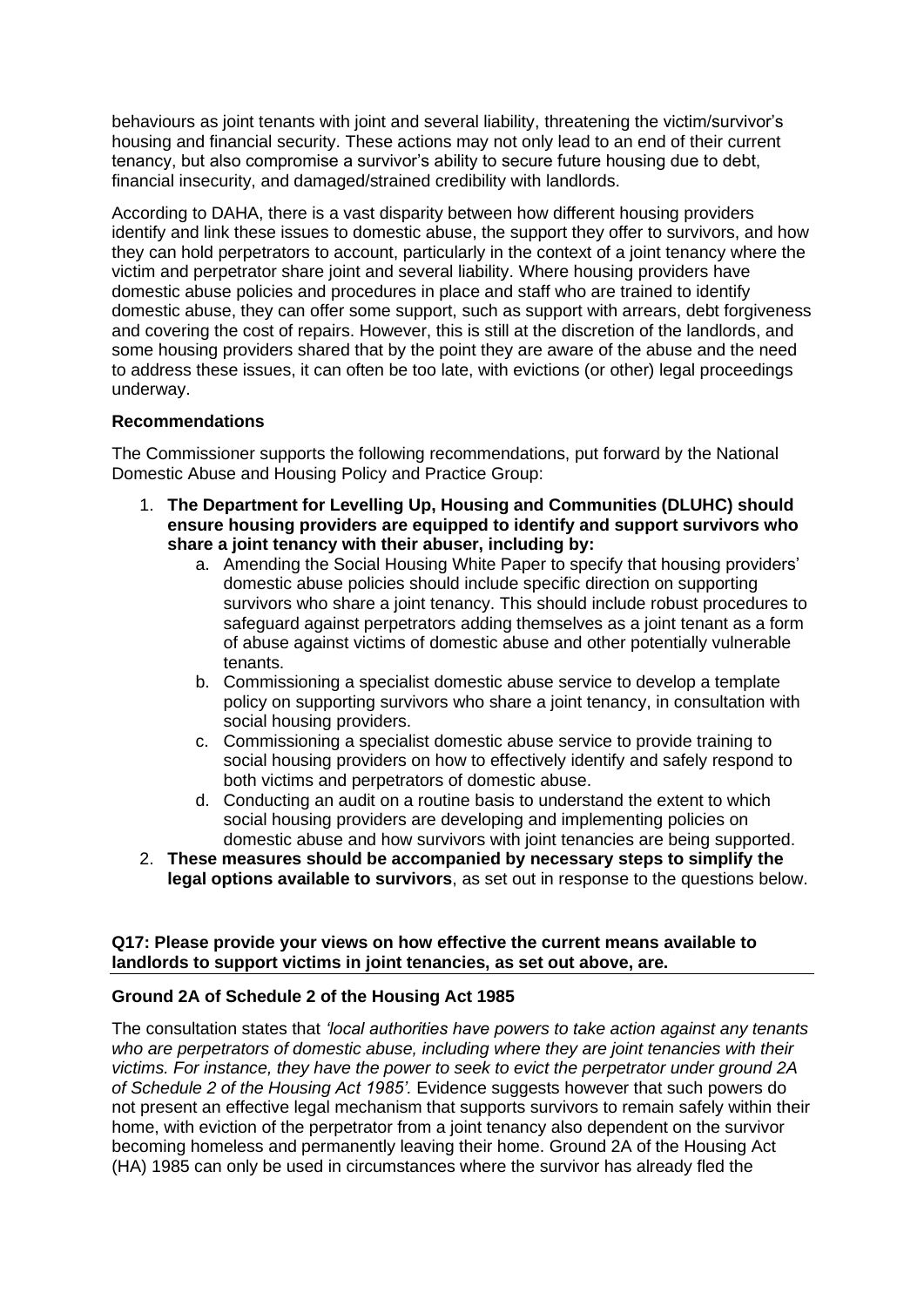property, with no intention of returning, which means that it does not support the survivor to remain within their home and avoid homelessness.

According to DAHA, local authority housing providers and privately registered social housing providers have been clear that this legal power is rarely used in practice, because it does not offer any safety or housing security to the survivor, and is legally difficult to achieve in practice, particularly without the survivor's support. Even in cases where housing providers have attempted to evict a perpetrator based on ground 2A, the evidential threshold is burdensomely high and can often be dependent on the survivor providing supporting evidence, which they have not been able to achieve. Where housing providers have attempted to remove a perpetrator based on ground 2A, they have shared that it can take many months and even years to bring the case to court, and once they have, judges are often reluctant or unwilling to grant possession to the local authority. None of the housing providers DAHA consulted with were able to share any successful cases of perpetrators being evicted under Ground 2A.

## **Evicting the perpetrator and allowing the victim to remain in their home with a new tenancy agreement.**

Both housing providers and specialist domestic abuse services raised significant concerns that evicting the perpetrator does not work in cases of joint tenancies, as any action taken by the housing provider to gain possession of the property will impact all tenants who will all be evicted if the housing provider successfully gains possession. This means that the survivor will be evicted, will become homelessness, and may lose their secure tenancy status due to these actions, even if it is the intention of the housing provider to provide the survivor with a new tenancy in the same or a different property.

As there is currently no ground in housing legislation that gives the social landlord the ability to gain possession in cases of domestic abuse where the survivor intends to return to the home, this leaves housing providers with the very limited and restricted options of creatively using other grounds for possession, usually under anti-social behaviour grounds such as Part 1, Anti-Social Behaviour Act 2014, Injunctions with Positive Requirements, which were not designed to protect or support survivors, or enable them to remain safely within their own home. Housing providers shared concerns that these grounds also require them to meet high evidential requirements to prove it meets the conditions for possession. Many housing providers shared with DAHA that they do not feel they can take the financial risk of seeking possession under these grounds, and many survivors fear that they cannot risk their safety, wellbeing, and security to support this uncertain process either. As one front line domestic abuse practitioner stated during Women's Aid's focus group in March 2022:

#### *"Getting enough evidence to remove the perpetrator is almost impossible and often survivors are too scared to report to the police, so they are left in a situation where they are invalidated, feeling disbelieved and having to go through the housing system again."*

Even where the housing provider is willing to take this risk, housing providers also shared that it could take between 12-18 months to prepare and to have the case heard in court, which long surpasses the window of opportunity offered through a temporary Occupation Order, Non-Molestation Order or Domestic Violence Protection Order (which will eventually be replaced by DAPN/Os). In some cases where the survivor may have been placed in interim or temporary accommodation during the legal process, this can leave survivors, including children, in unsafe, unstable accommodation for a long period of time, while the perpetrator remains in the family home, which in turn can increase their risk of further harm.

Housing providers further shared that where these cases eventually do go to court, they have low success rates due to a balance of harm that often favours the perpetrator, and judges who are reluctant to take actions that would make the perpetrator homeless. It is important to note that no housing provider consulted by DAHA was able to share an example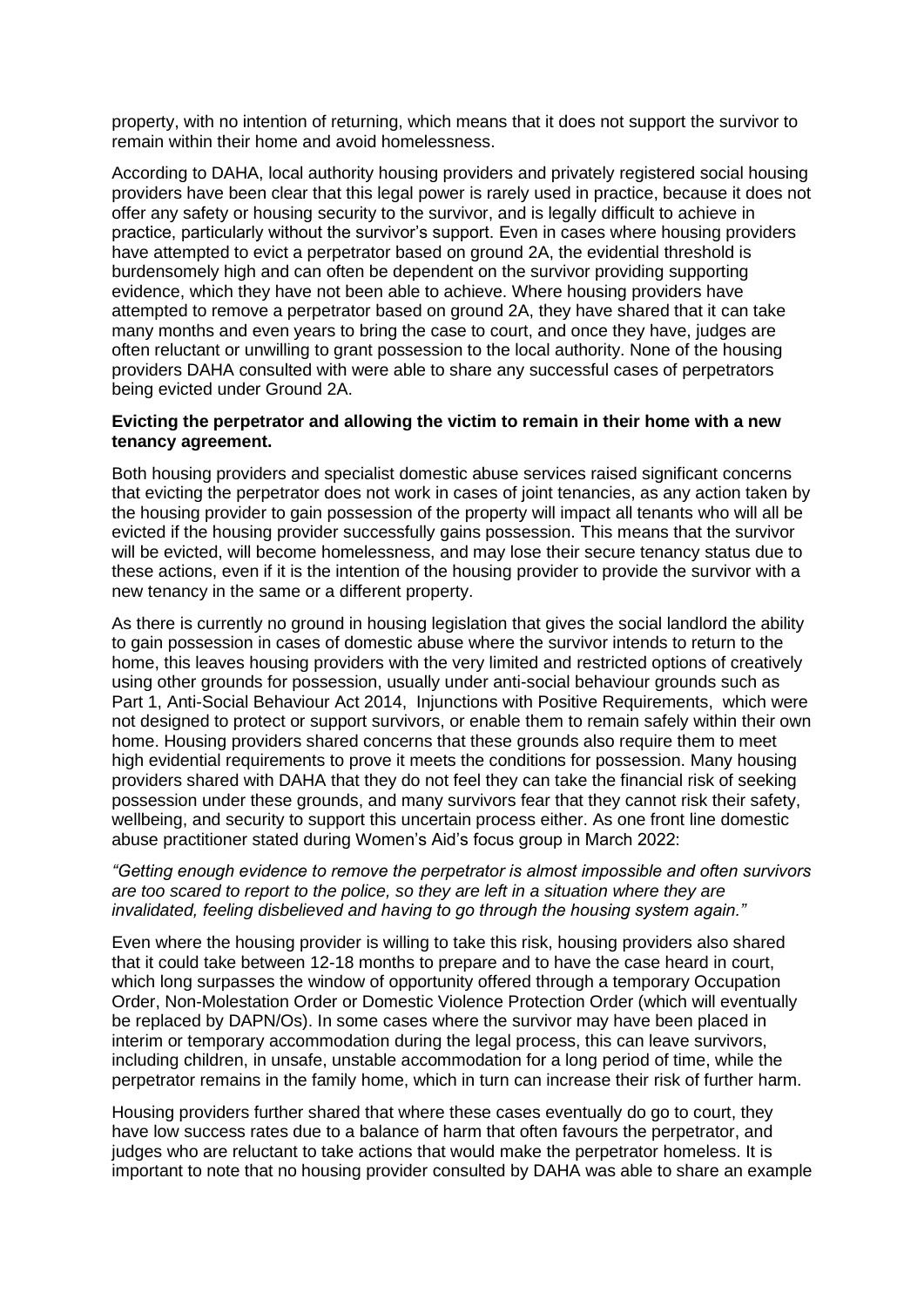of successfully using housing legislation to remove a perpetrator from a tenancy so that a survivor could safely remain in their home and maintain their tenancy.

## **Allowing the victim to remain in/ return to the property under a new tenancy agreement**

*The consultation states: "Where one joint tenant (e.g. the victim) has served valid notice to quit, and the landlord is made aware that there has been domestic abuse, the landlord has the option of a. allowing the victim joint tenant to remain in/return to the property under the new tenancy agreement; or b. securing possession of the property and offering the victim joint tenant suitable alternative accommodation.* "

The Commissioner has additional concerns with these suggested solutions. Tenants are not often aware of their rights and their options to potentially give notice to quit without the consent of their other joint tenants. Survivors of domestic abuse may also be fearful of the repercussions of serving notice to quit on their abuser, particularly if they are unable to access adequate safety measures and support while the perpetrator remains in the property.

Housing providers shared concerns with DAHA that as the landlord they are not able to advise either tenant to end their tenancy, particularly in relation to advising one tenant to give notice to quit without the consent or knowledge of the other tenant. Not only do they need to consider the risk implications for the survivor, but also the implications for them as a landlord who must be seen as fair and impartial in their treatment of all tenants, and not seen to advise tenants to (intentionally) place themselves or others at risk of homelessness. Some housing providers, who are progressing towards DAHA accreditation, have taken additional steps to work around these limitations, such as working with their legal teams to carefully advise the victim/survivor to access legal advice on their rights to end the tenancy, however this must be done carefully, with legal support.

Even in cases where the survivor has given notice to quit with the intention of remaining in the property, this is still often dependent on first seeking a Non-Molestation Order or Occupation Order to remove the perpetrator from the property in the first instance. The process of seeking these temporary orders comes with their own difficulties and barriers (as outlined in response to questions below), including no guarantee of a positive outcome.

#### **Recommendations**

- 1. **Ground 2A of the HA 1985 should not be considered a solution to survivor safety and housing security** where a joint tenancy is shared with the perpetrator of domestic abuse. Where Ground 2A is used to evict perpetrators after a survivor has been made homeless, the evidential requirements should not be dependent on survivor/victim support or participation.
- **2. All other current grounds for possession under the Housing Act 1985**, which a housing provider may attempt to use to evict a perpetrator, such as ASB order (e.g., Part 1 Injunctions with Positive Requirements) **should not be considered viable options for the removal of a perpetrator of domestic abuse from the joint tenancy.**
- 3. **Instead, survivors should be able to use legal grounds specifically designed for the removal of perpetrators of domestic abuse from an ongoing tenancy**. The Domestic Abuse Commissioner supports the proposed legal mechanism for survivors to utilise independent of their landlord, outlined in more detail in response to question 21 below.

**Q19: Please provide your views on how successfully the law on joint tenancies functions to enable victims to transfer such tenancies into their own name. Please provide reasons.**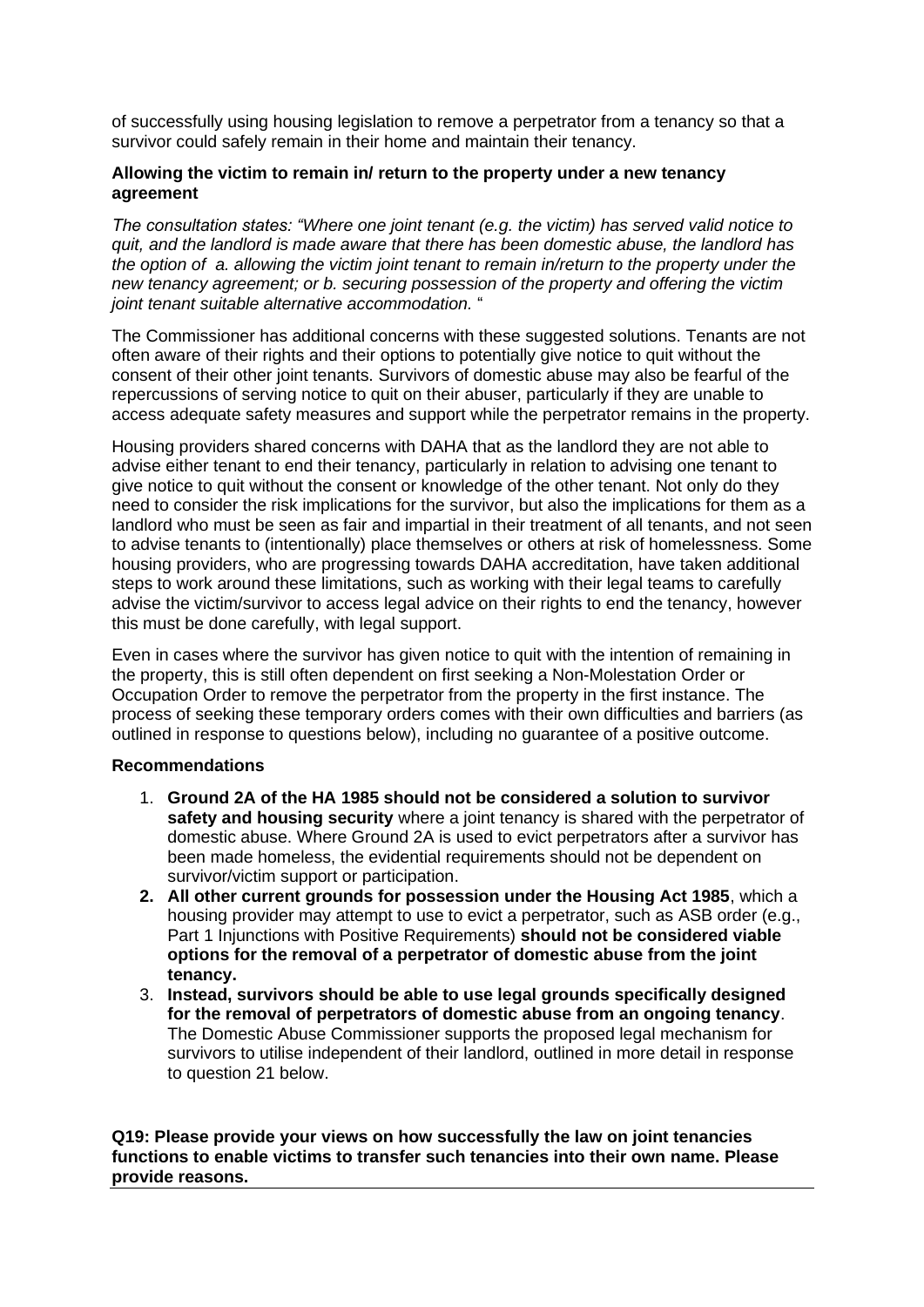Evidence provided to the Commissioner suggests that the legal options available to survivors via the Matrimonial Clauses Act (MCA), Family Law Act (FLA), and the Children's Act (CA), to have perpetrators permanently removed from a joint tenancy are expensive, burdensome to the survivor, lengthy, and were not designed for the purpose of enabling survivors of domestic abuse to achieve a transfer of tenancy.

For survivors who need an immediate housing solution to ensure they can maintain their accommodation, seeking to have the perpetrator removed from the tenancy via these legal routes is neither timely nor straightforward, and may require them to apply for a divorce and a financial remedy order to transfer the tenancy via the MCA. Alternatively, those with children can bring an application under Section 1 of the Children's Act based on providing a home for the child under a certain age. A transfer of tenancy via these legal pathways may take up to two years, which would conclude long after the protection granted via Occupation Order or Non-Molestation Order, meaning the perpetrator could reclaim their rights to the home or end the tenancy without the survivor's consent or knowledge. In cases where the survivor must access alternative interim accommodation during this period, this can leave the survivor homeless for up to two years, with no guarantee that a transfer of tenancy will be granted at the end of these lengthy proceedings.

Additionally, the decision regarding how to use these legal pathways requires the expert advice of a family lawyer, which on average costs between £10,000 to £20,000 dependent on the survivor's access to legal aid. If they can access legal aid, there are still significant costs to the public purse in contested proceedings of around £5,000 or higher. Throughout this long, costly, and uncertain process, the survivor is also forced to repeatedly face the perpetrator in court. Due to the myriad of complex legal and economic barriers faced by survivors who share joint tenancies with perpetrators, evidence shared with the Commissioner suggests that many find these legal pathways are not viable solutions.

## **Recommendation:**

The Domestic Abuse Commissioner welcomes and supports the proposal of a simplified legal mechanism put forward by Women's Aid, Standing Together and the Domestic Abuse Housing Alliance (DAHA) who worked closely with legal experts, Giles Peaker, Justin Bates, and Jenny Beck during the progression of the Domestic Abuse Bill to develop this mechanism. The simplified legal mechanism allows for the transfer of a tenancy in the family court if a survivor of domestic abuse shares a joint secured or social tenancy with the perpetrator.

Crucially, the proposed mechanism compliments the protection of DAPNs and DAPOs, by extending the survivor's right to remain in their own home to a long-term basis. This would be obtained through the introduction of a new general mechanism in in the family court, through which survivors that share a joint secured or assured social tenancy with the perpetrator could apply for the transfer of tenancy. The proposed mechanism also simplifies the evidential and decision-making process for the transfer of a tenancy by incorporating a scale of presumption that the tenancy would be transferred, which would apply to both secure and assured tenancies in social housing.

Critically, the proposed mechanism ensures there is a balance of rights between the survivor and the perpetrator. While the order will remove the property rights of the perpetrator, it does so with the aim of promoting the safety, stability, and housing security of the survivor. Given the proposed standard for a transfer order to be made, there is a clear proportionality in depriving the perpetrator of Article 1 Protocol 1 rights in the European Convention on Human Rights. The mechanism ensures that Article 6 rights would be protected as the perpetrator could make representations on the application for an order. The order provides the perpetrator with the opportunity to rebut the presumption of a transfer of tenancy. Therefore, the mechanism effectively ensures the perpetrator's rights are not revoked, whilst placing the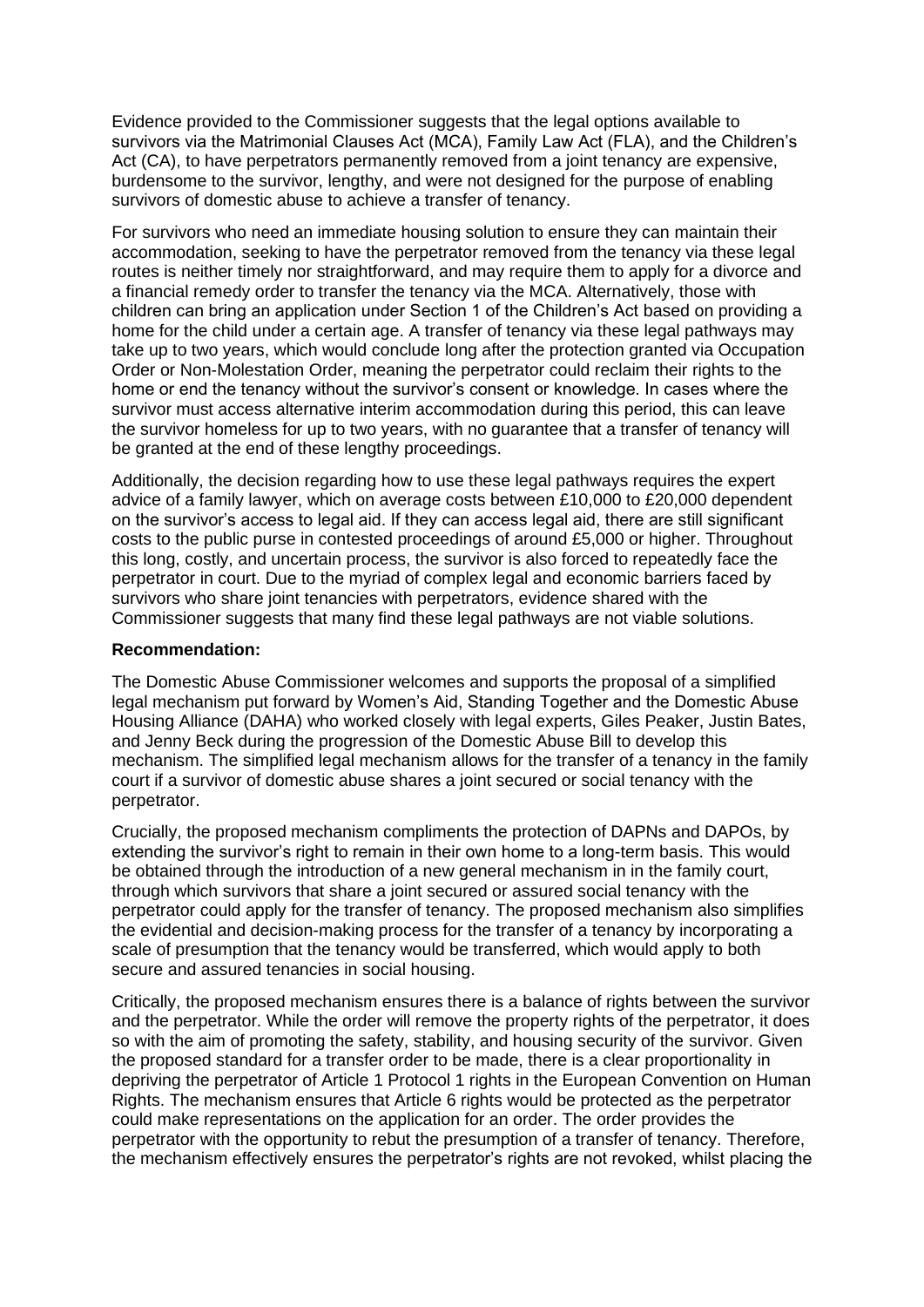onus on them to satisfy the court that there are exceptional circumstances, and to ensure justice between the survivor and the perpetrator.

To use DAPNs and DAPOs to provide survivors with the opportunity to stay safe within their own homes over the long-term, a new general mechanism must be introduced through which survivors could apply for the transfer of tenancy in the family court, if a survivor shares a joint secured or assured social tenancy with the perpetrator. For instance:

- If the perpetrator has been convicted of a domestic abuse related offence (for example, violence, harassment, coercive control) against the survivor, the court will order the transfer of tenancy.
- If a domestic abuse protection notice or a domestic abuse protection order has been made against the perpetrator, there will be a presumption that the tenancy should be transferred, which the perpetrator must rebut.
- Where the perpetrator is subject to an injunction or restraining order in relation to the survivor, there will be a presumption that the tenancy should be transferred, which the perpetrator must rebut.
- Where the court is satisfied on the evidence that the perpetrator has carried out domestic abuse, there will be a presumption that the tenancy should be transferred, which the perpetrator must rebut. This evidence requirement threshold should be based on that required for legal aid.

This means that, where any of these presumptions apply, the court will be compelled to grant the order unless the respondent (the perpetrator) can satisfy the court that there are exceptional circumstances which should cause the order to be refused. The order will also incorporate a threshold test, which will mean that the court needs to be satisfied that the survivor can afford sole liability for the rent within a reasonable period, whether through income and/or benefit level. This would be determined in the survivor's application. The making of a transfer order would be conditional on the survivor demonstrating to the court that sole liability for the rent is achievable within a reasonable period, either through benefits and/or income level. A statutory provision stating that the survivor is solely liable for the rent during the transfer, for example a DAPN/O, and period of application for the order would clarify that the survivors would be able to claim benefits for the relevant period if solely liable. As joint tenants, the survivor and perpetrator are jointly and severally liable for any debts accrued on the joint property. Thus, in cases where debts have accrued, by gaining sole tenancy of the property, the survivor does not become solely liable for the debts accrued during the joint tenancy.

Furthermore, the mechanism does not dilute existing powers held by social housing landlords. Crucially, social housing landlords maintain the ability, under the proposed mechanism, to uphold the tenancy or serve notice to end the tenancy. Existing common law and contractual obligation for joint tenants states that each is jointly and severally liable for the whole rent, which means that any previous arrears on a joint tenancy are joint and several such that each joint tenant is individually liable for the whole of the rent. If the transfer of tenancy order is granted, each tenant would still be liable for these arrears. It is a decision on behalf of the social housing provider regarding whether they wish to take additional steps to support the survivor to repay any arrears or damages. The proposed mechanism therefore serves to significantly enhance the rights of survivors, whilst preserving the existing rights of all parties.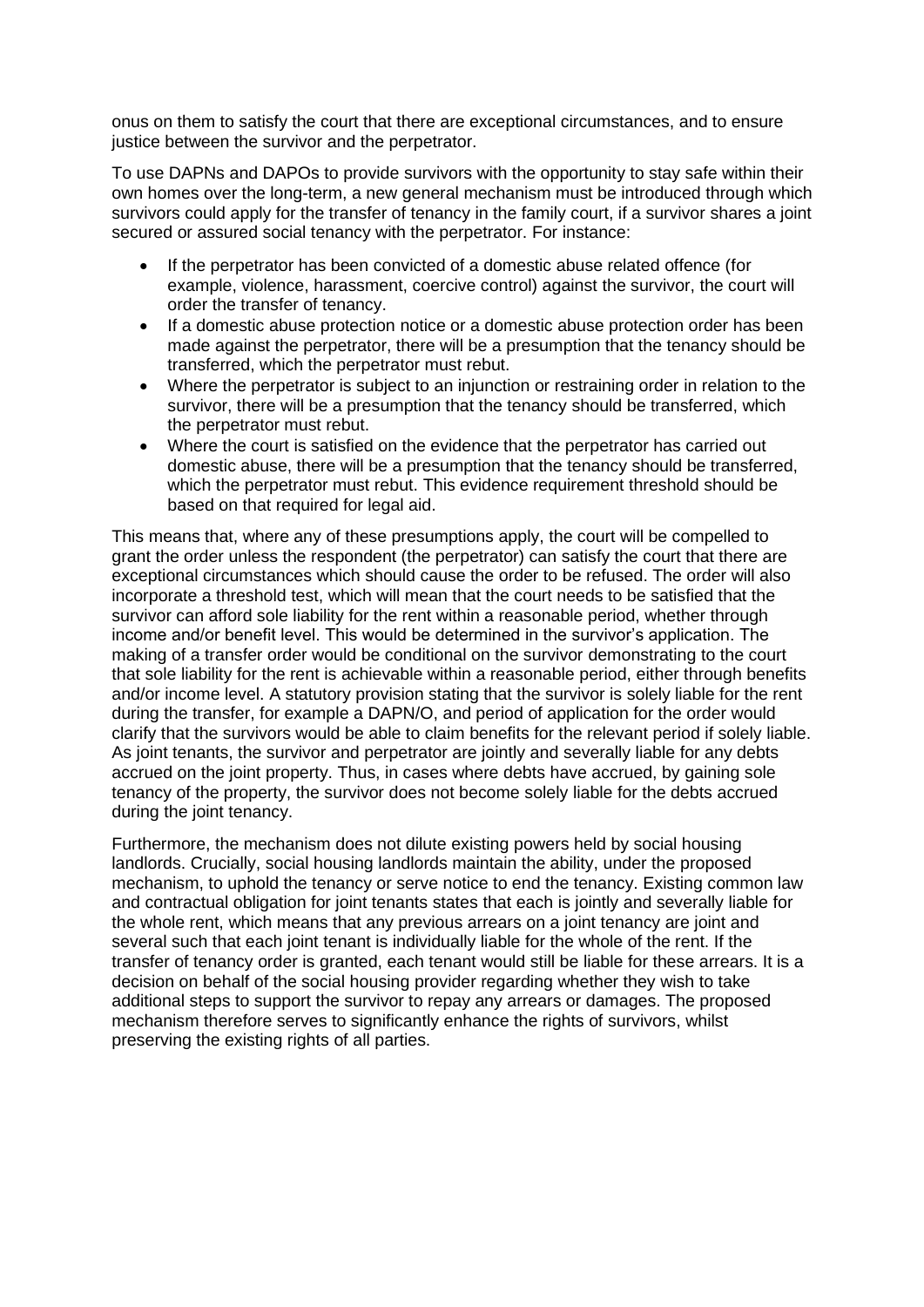**Q20: Have you ever taken any (other) legal action, such as obtaining an occupation order, against your abuser? Please include details on why you did / did not take legal action, and your experience of that legal action.** 

N/A

## **Q21: Please provide your views on how successfully temporary injunctions work to enable victims to prevent perpetrators from serving a notice to quit. Please provide reasons.**

While Occupation Orders are the only legal remedy dedicated to supporting survivors of domestic abuse to remain in the home, other temporary measures, such as Non-Molestation Orders and Domestic Violence Protection Orders, can also be used in some circumstances as well. While the Commissioner supports temporary measures to exclude the perpetrator from the survivor's home, there are a range of barriers to the successful implementation of these measures and their ability to protect the victim/survivor from abuse through a joint tenancy.

# **Limitations of temporary orders**

Primarily, temporary injunctions such as NMOs and DVPOs are only temporary, eventually requiring the survivor to take significant legal actions to permanently remove the perpetrator from the property via the Matrimonial Clauses Act, Family Law Act, or the Children's Act. Temporary orders also do not automatically prohibit the perpetrator from servicing notice to quit on the tenancy, and survivors must seek additional legal measures to prohibit the perpetrator from giving notice. Even with these measures in place, a perpetrator may still breach these conditions, and there is nothing to stop the landlord, who may or may not be aware of the order in place, from accepting the notice to quit.

# **Balance of harm test**

An additional barrier specific to these temporary legal measures is that the balance of harm test can, and often does, favour the perpetrator, particularly where there is a risk that the perpetrator will become homeless if excluded from the family home. A recently published study in the Journal of Criminal Law, commissioned by Surviving Economic Abuse (SEA) and conducted by Northumbria University found that:

"Case law indicates that victims experience barriers to securing orders to do the high threshold criteria and because concerns about protecting the rights of perpetrator has led to judicial reluctance to grant extensive protection to victims. Some judges are seemingly willing to bypass this by granting alternative remedies which may offer victims a weaker form of protection in respect of the family home. Where orders are granted, the data suggest this is on restricted terms and for limited durations which reduce their effectiveness at preventing post-separation abuse and supporting victims to regulate their short and longer-term housing situation."<sup>7</sup>

These findings were also shared by housing providers, who had mixed experiences of survivors being able to utilise Occupation Orders to temporarily remove a perpetrator from the property. One survey responded wrote: "Sometimes courts will order victims and perpetrators to remain together in the property (one living upstairs, one to live downstairs for example). The process is very long, and distressing and victims are either in the property with their perpetrator during this time, putting them at risk or forced to flee and rely on

<sup>7</sup> Speed, Anna. Richardson, Kayleigh. Northumbria University (2022), 'Should I Stay or Should I Go Now? If I Go There will be Trouble and if I Stay it will be Double': An Examination into the Present and Future of Protective Orders Regulating the Family Home in England and Wales'. The Journal of Criminal Law.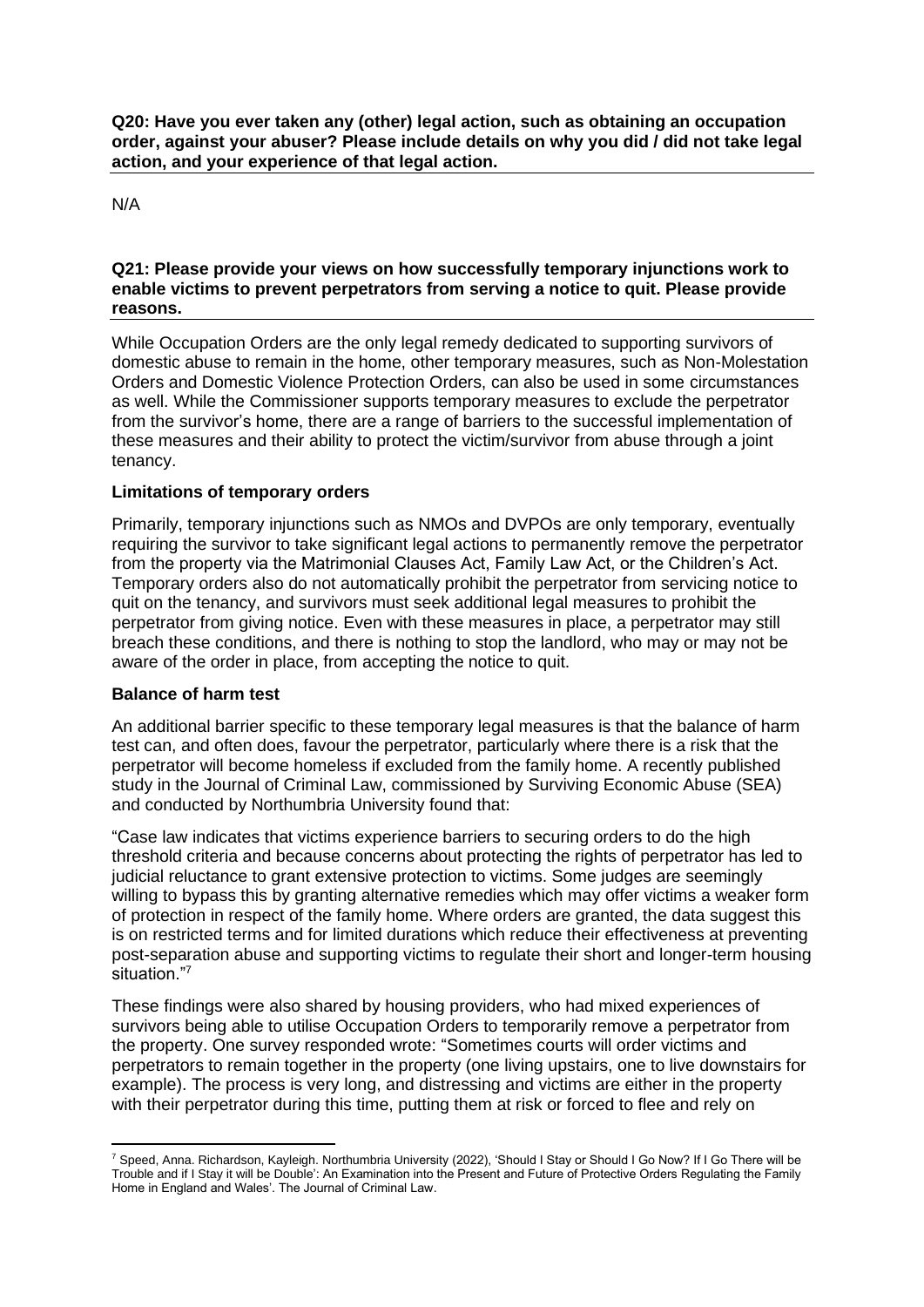refuges of LA EA."<sup>8</sup> The Commissioner is significantly concerned by such practice. Any version of measures that allows the perpetrator to remain within the property places the survivors, including children, at an ongoing risk of harm and homelessness.

# **Cost of seeking temporary measures**

Another barrier to victims is the cost of seeking temporary legal measures. The Northumbria University research found that: "Although the Legal Aid, Sentencing and Punishment of Offenders Act 2012 'makes efforts to preserve legal aid for victims of domestic abuse, the means test is difficult for victims to satisfy, resulting in increases both in the number of victims taking no action to purse protection and who act as litigants in person in Occupation Order Proceedings."<sup>9</sup> Where victims act as litigants, the research found this can adversely impact their prospects of security protection. Even where a survivor may be able to meet the legal aid means test, gaining an emergency order with legal support can cost up to £5,000 at legal aid rates, and more than double if funded privately.<sup>10</sup>

# **Risk of breaches of orders**

Where survivors have successfully obtained temporary measures, housing providers in particular shared concerns with DAHA that both survivors and the housing professionals are dependent on police partners to pursue breaches of these orders, particularly where the perpetrator may refuse to leave the family home. Due to this concern, as a precaution, survivors are often incentivised to seek temporary or interim accommodation while efforts are made to seek the order and/or remove the perpetrator from the home, which can negatively impact the status quo. By offering the survivor alternative accommodation in these cases, it can influence judicial decisions to allow the perpetrator to remain in the home as the perpetrator alternatively would be seen as intentionally homeless and not in priority need compared to the survivor who may have already accessed alternative accommodation. Additionally, by requiring the survivor to leave the family home to return, it does not in practice enable a survivor to stay safely within their own home.

As shared within the Northumbria research, there is some hope that many of these issues linked to Occupation Orders and Non-Molestation Orders may be resolved with the roll-out of the Domestic Abuse Protection Notices and Orders, however, this remains to be seen and much learning needs to be gained through the pilot process. The successful use of DAPOs will also be dependent on robust training and guidance for the multi-agency professionals who will utilise these orders, and for the police partners who will be tasked with enforcing them. These changes to DAPN/Os also do not solve issues regarding judges' reluctance to grant orders that exclude the perpetrator from the home, and still much need to be done to ensure judges are provided with the necessary training and support to make decisions on these orders, and much needs to be done to monitor and quality assure how the DAPN/Os are being rolled out in practice.

# **Our recommendations**

In practice, survivors will only be able to use temporary legal measures to suspend a perpetrator's rights to the property if significant changes are made to ensure these measures are useable and accessible, including:

1. Through the piloting and roll-out of Domestic Abuse Protection Notices & Orders (DAPN/Os), there must be evidence of an even balance of harm between the victim and the perpetrator, which does not equate the perpetrator's homelessness to the survivor's, including their children's, risk of both homelessness and the harm. Within

<sup>8</sup> Ibid

<sup>9</sup> Ibid <sup>10</sup> Ibid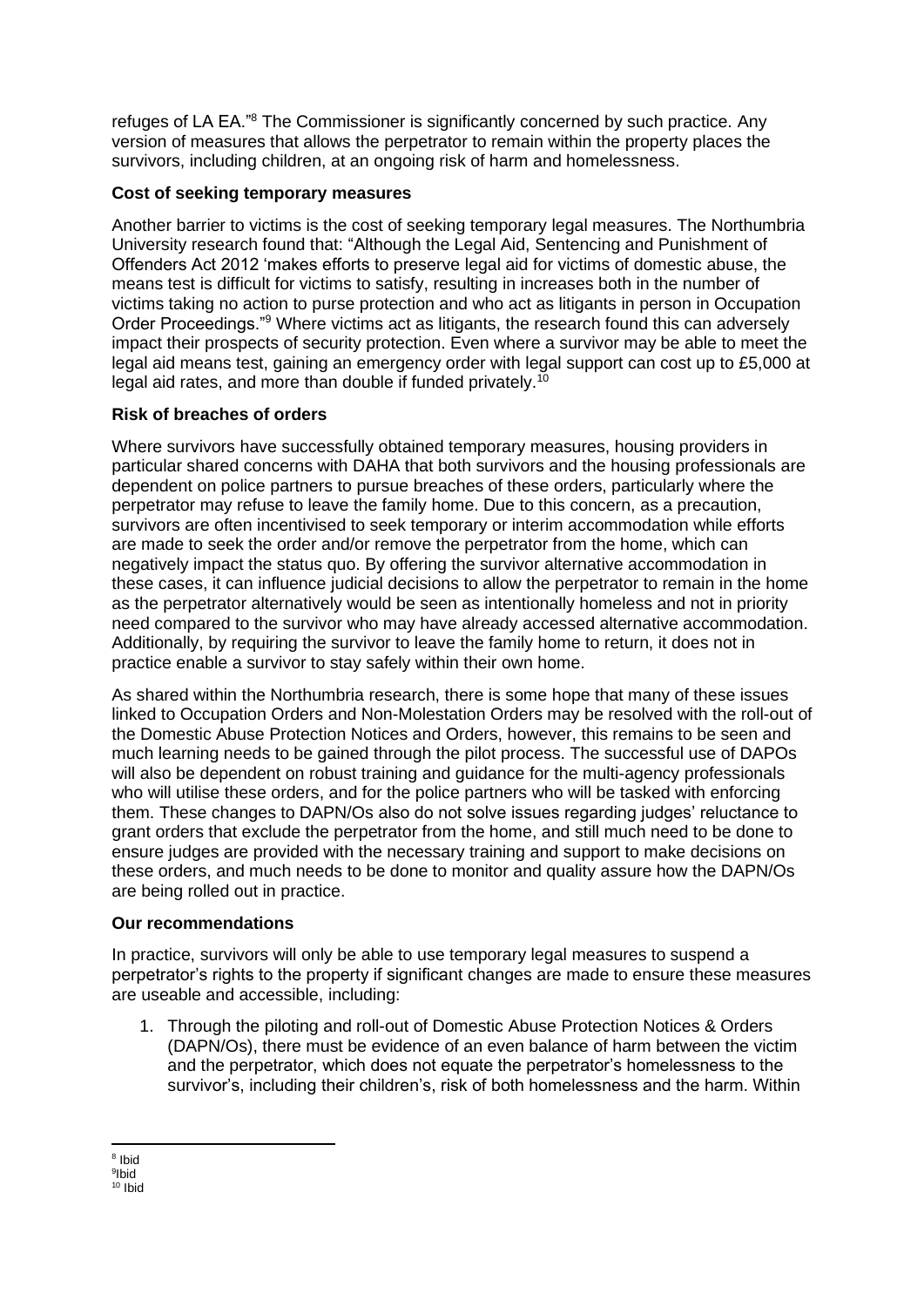the balance of harm, the children must also be considered victims of domestic abuse in line with the definition of domestic abuse in the Domestic Abuse Act 2021.

- 2. Judges should be required to grant a DAPO in its fullest form to remove the perpetrator from the home, and not any other version of measures that allows the perpetrator to remain within the property, which places the survivors, including children, at an ongoing risk of harm and homelessness.
- 3. There must be an automatic provision that the perpetrator cannot give notice to end the tenancy while the order is in effect, and that where the perpetrator does breach the order to give notice, that this does not take affect even if the landlord has accepted the perpetrator's notice to quit.
- 4. Once a temporary order is in place suspending the perpetrator's rights to the home, survivors and/or housing providers must be able to access new legal mechanisms (as outlined below) that have been specifically designed to remove the perpetrator quickly and effectively from the tenancy, if it is safe, affordable and the survivor wishes to maintain the tenancy and remain within the family home.
- 5. Judiciary professionals must be required to have domestic abuse training delivered by domestic abuse specialists, which includes an understanding of coercive and controlling behaviour, the gendered nature of domestic abuse, counter allegations, and the short and long-term impact of domestic abuse on survivors' - including children's - safety and security, and how DAPN/Os should be used and enforced, particularly in cases where they will temporarily remove the perpetrator from the shared home with the survivor.
- 6. In the Ministry of Justice's forthcoming review of the means test for legal aid, the Commissioner recommends the exemption of domestic abuse survivors from the legal aid means test with immediate effect to ensure that all who need to make an application for a protective order or take action to retain their home can do so.

## **Q22: Fixed term tenancies can leave victims at the risk of being trapped in a tenancy with their abuser. Do you have any experience or evidence of this issue? Please provide details, including whether you have any ideas for how to solve the issue.**

The Domestic Abuse Commissioner has heard evidence from DAHA and Women's Aid of survivors being trapped in a fixed term tenancy with their abuser which has a significant impact on their safety, housing, and economic security.

As outlined above in response to Q16, perpetrators of domestic abuse are adept at using a joint tenancy shared with the survivor as a form of abuse, including causing arrears, damage, and anti-social behaviour, for which the survivor will be jointly and severally liable. This can place survivors at risk of eviction, debt, negative credit ratings and negative references that can have both short and long-term impact on their housing security.

In these circumstances, the survivor may feel their best option is to end that tenancy with the perpetrator to leave the perpetrator and access alternative accommodation and/or to ensure they are no longer liable for any further arrears, damage or ASB caused by the perpetrator. However, where there is a fixed term contract, the survivor will not be able to do this without a break clause, and/or without the mutual consent of all joint tenants and the landlord. Perpetrators of domestic abuse will often use this dependence as a form of control, and it can cause a significant barrier to survivors being able to leave an abusive relationship.

One survivor shared with DAHA how her perpetrator used their fixed term joint tenancy as a form of abuse by causing both arrears and damage to the property. This severely damaged their relationship with the landlord and with neighbours, as well as causing debts for which the survivor was liable. The survivor wanted to end the relationship and the tenancy, however as it was fixed term, she could only do so with the consent of both the landlord and the perpetrator. Her abuser used this as an opportunity to further economically abuse and